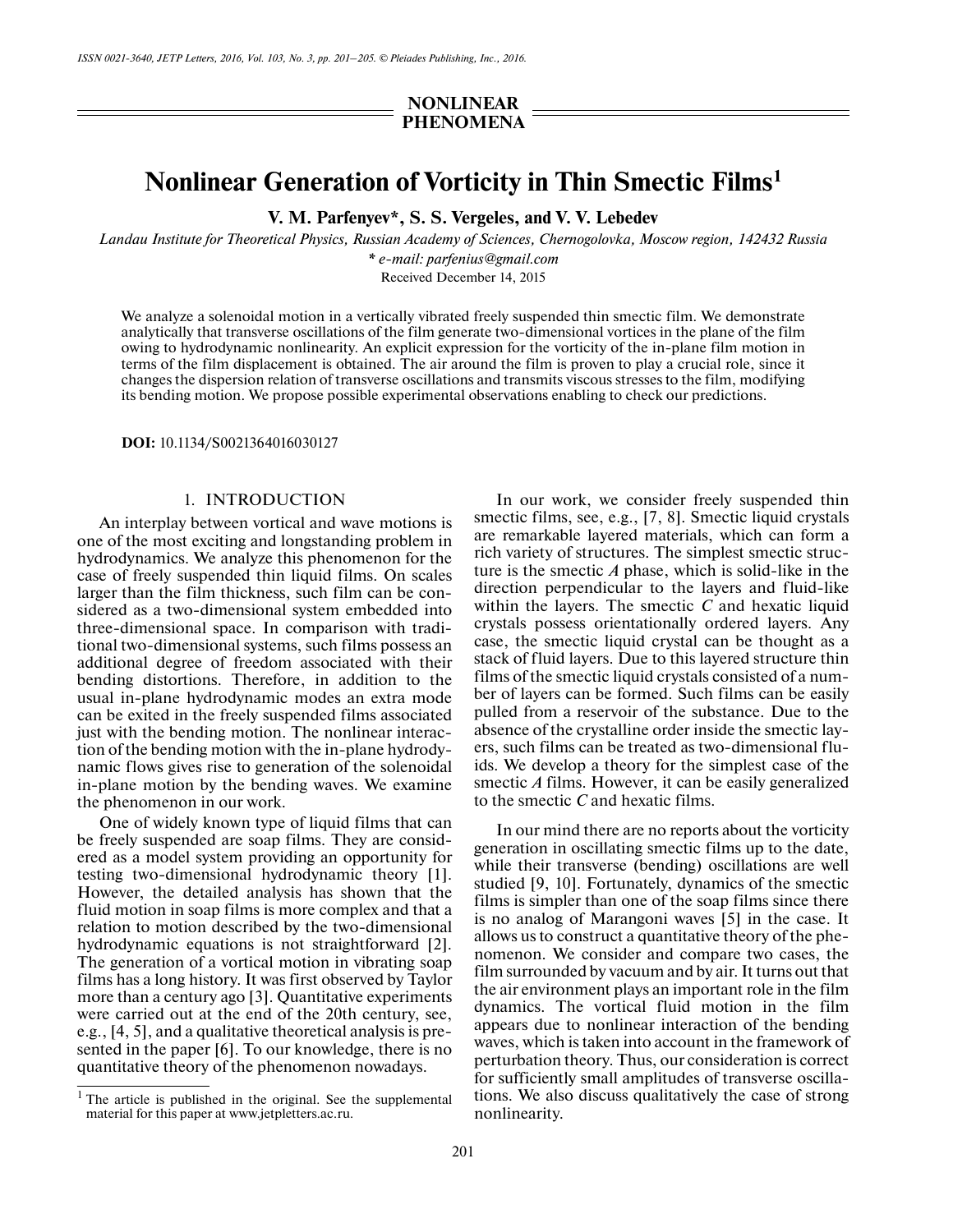## 2. FILM IN VACUUM

Let us describe dynamical properties of a freely suspended thin film, pulled from the bulk smectic *A* phase. Such film is an isotropic two-dimensional system, as we treat it on scales larger than the film thickness. We assume that in equilibrium the film is parallel to the *X*–*Y* plane and that its bending distortions are characterized by the displacement  $h(t, x, y)$  of the film in the *Z*-direction; i.e., the film shape is determined by the equation  $z = h(t, x, y)$ . The unit vector perpendicular to the film is  $\mathbf{l} = (-\partial_x h, -\partial_y h, 1)/\sqrt{g}$ , where  $g =$  $1 + (\nabla h)^2$  can be thought as the determinant of the film metric tensor.

The film state is described in terms of the film mass density  $\rho(t, x, y)$  and of the film momentum density  $\mathbf{j}(t, x, y)$ . Both these quantities are two-dimensional densities of the film projection to the *X*–*Y* plane. The dynamic equations for the film displacement *h* and for the mass density ρ are [10]

$$
\rho \partial_t h = j_z - j_\alpha \partial_\alpha h, \quad \partial_t \rho = -\partial_\alpha j_\alpha. \tag{1}
$$

Here and below, Greek indices run over *x*, *y*. The first equation in (1) is the kinematic condition implying that the film moves with the velocity  $\mathbf{v} = \mathbf{j}/\rho$ , and the second equation is the mass conservation law.

Equation (1) should be supplemented by the equation for the momentum density **j** of the film. First, we consider the film surrounded by vacuum. In the case the momentum is conserved, the corresponding equation reads [10]

$$
\partial_t j_i = -\partial_\alpha (v_\alpha j_i - \sqrt{g} \sigma \delta_{i\alpha}^\perp - \sqrt{g} \eta_{i\alpha\beta m} \partial_\beta v_m), \qquad (2)
$$

where Latin subscripts run over *x*, *y*, *z* and  $\delta_{ik}^{\perp} = \delta_{ik} - 1$  $l_i l_k$  stands for the projector to the film, and  $\sigma$  is its surface tension. As above, all quantities are assumed to be functions of *t*, *x*, *y*. The viscosity tensor can be written as [10]

$$
\eta_{iklm} = (\zeta - \eta) \delta_{ik}^{\perp} \delta_{lm}^{\perp} + \eta (\delta_{il}^{\perp} \delta_{km}^{\perp} + \delta_{im}^{\perp} \delta_{kl}^{\perp}). \tag{3}
$$

Here,  $\eta > 0$  and  $\zeta > 0$  are two-dimensional analogs of the three-dimensional first (shear) and second (bulk) viscosity coefficients. Eqs.  $(1)$ – $(3)$  constitute a closed system of nonlinear equations that describe the film dynamics.

We assume that the film bending distortion is weak, |∇*h*| ≪ 1. All other quantities characterizing the film are assumed to deviate weakly from their equilibrium values as well. Then one can use the perturbation series in examining the film distortions. In the linear approximation, there are two sound-like modes [11]. The first one is the bending sound associated with the bending distortions of the film. In the mode, each film element oscillates in the direction transverse to the film. The bending sound propagates with the velocity  $c_b\!=\!\sqrt{\mathsf{\sigma_{0}}/\mathsf{\rho_{0}}}$  , where  $\mathsf{\rho_{0}}$  and  $\mathsf{\sigma_{0}}$  are equilibrium values of

the two-dimensional mass density ρ and of the surface tension σ, respectively.

The second mode is the longitudinal sound, which is associated with fluctuations of the two-dimensional mass density ρ and does not disturb the film shape. The sound propagates with the velocity  $c_l = \sqrt{-\partial \sigma/\partial \rho}$ . Further, we assume that the longitudinal sound is not excited by the pumping force directly.

The linear equation for the bending sound reads

$$
\partial_t^2 h + 2\hat{\alpha}\partial_t h - c_b^2 \nabla^2 h = 0,\tag{4}
$$

where the operator  $\hat{\alpha}$  determines the sound attenuation. If the freely suspended film is surrounded by vacuum then the bending mode has an anomalously weak attenuation, the property is related to the rotational symmetry of the system [10]. Particularly, there is no contribution to the attenuation a caused by the film viscosity (3). There are some other contributions to the attenuation. First, there is a contribution of higher order in  $\nabla$ , proportional to  $\nabla^4$ . Second, there is a contribution related to the thermal fluctuations [10], it is caused by the nonlinear interaction of the fluctuations. However, for films of the thickness of about hundred layers, we have in mind, the fluctuation contribution is relatively weak. In addition, there is a contribution to the bending mode attenuation a related to processes in the meniscus. The contribution needs an additional investigation and it is beyond the scope of present work.

Our goal is to describe the in-plane vortical (solenoidal) motion generated by the bending motion owing to nonlinear effects. The in-plane solenoidal motion is characterized by the vertical component of the vorticity  $\overline{\omega}_z = \partial_x v_y - \partial_y v_x$ . In the linear approximation  $\varpi$ <sub>z</sub> is zero, that is one should go beyond the linear approximation to find  $\varpi_z$ . We calculate the main nonlinear contribution to  $\varpi_z$ , which is of the second order in the film displacement *h*. The starting point of the calculation is Eq. (2), one should take its curl and project it to the *Z*-direction. Then one obtains an equation for  $\varpi$ .

$$
\rho_0 \partial_t \overline{\omega}_z - \eta \nabla^2 \overline{\omega}_z = \sigma_0 \epsilon_{\beta \gamma} \partial_\beta h \partial_\gamma \nabla^2 h + \eta \epsilon_{\beta \gamma} \partial_\beta \partial_t (\partial_\gamma h \nabla^2 h),
$$
\n(5)

where  $\epsilon_{\alpha\beta}$  is the unit two-dimensional antisymmetric tensor.

Let us analyze a steady contribution to the vorticity  $\varpi$ . Averaging over time Eq. (5), one finds

$$
\nabla^2 \overline{\omega}_z = (\sigma_0/\eta) \epsilon_{\beta\gamma} \langle \partial_\gamma h \partial_\beta \nabla^2 h \rangle, \tag{6}
$$

where angle brackets designate time averaging. At the next step, we use the linear equation for the bending sound (4) to obtain

$$
\boldsymbol{\varpi}_{z} = 2(\rho_0/\eta)\boldsymbol{\epsilon}_{\beta\gamma}\nabla^{-2}\left\langle \partial_{\gamma}h\partial_{\beta}\partial_{\gamma}\hat{\alpha}h\right\rangle. \tag{7}
$$

JETP LETTERS Vol. 103 No. 3 2016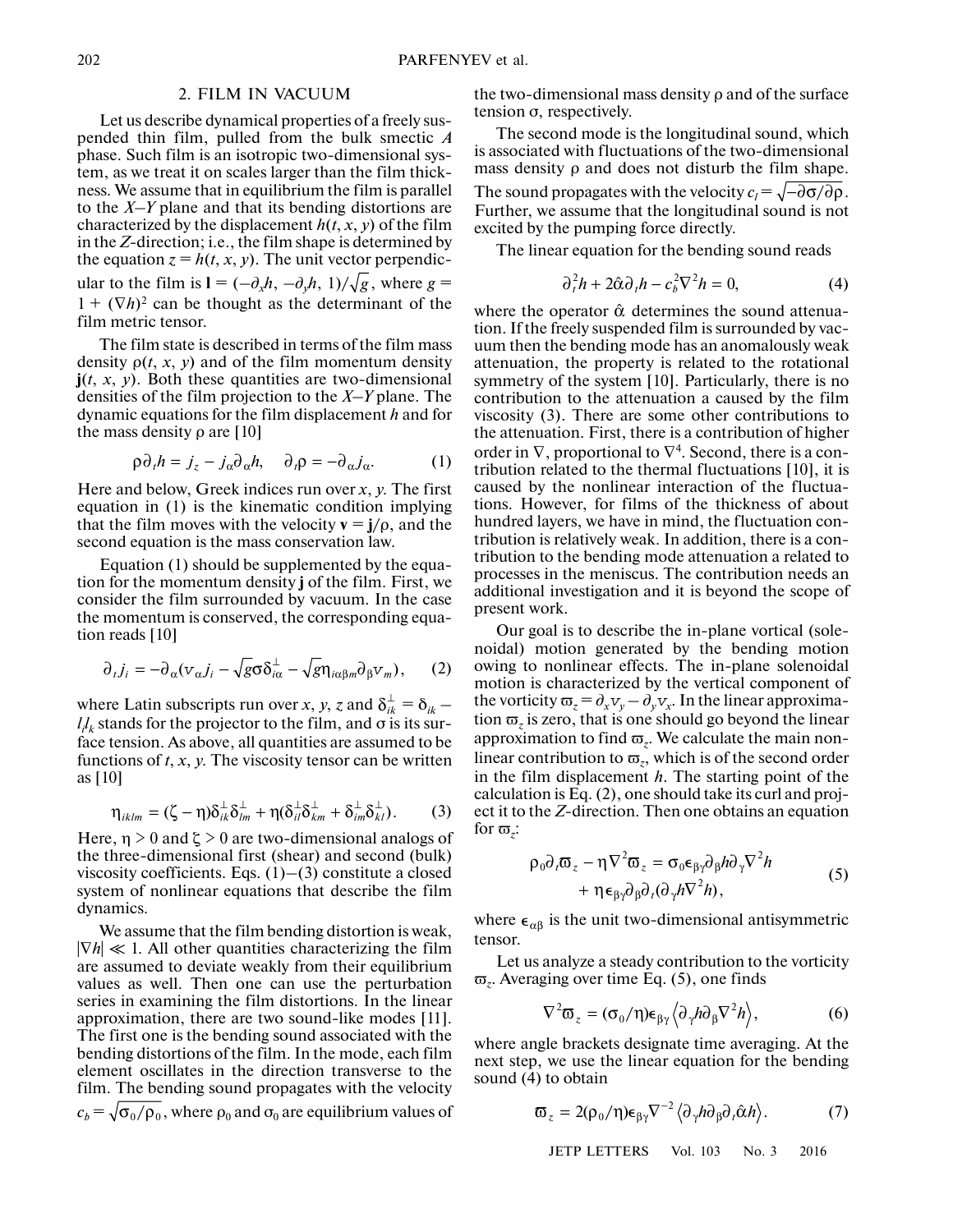Let us stress that Eq. (7) is proportional to the attenuation of the bending sound.

#### 3. AIR ENVIRONMENT

Here, we consider the case where the freely suspended smectic film is surrounded by air and analyze its influence on the film dynamics. As previously, we assume that some pumping force excites the bending oscillations. One can think about sound as the pumping source, the corresponding experimental technique is described in [12]. It is well known that the air around the soap film considerably changes its dynamics. Inspired by papers [5, 6], we consider an influence of air to the motion of the thin smectic film and, particular, to the mechanism of the vorticity generation.

We assume that the air sound velocity  $c_a$  is much larger than  $c<sub>b</sub>$ . This assumption is reasonable since  $c_b^2 = \sigma_0/\rho_0$  is inversely proportional to the number of the smectic layers in the film, and we have in mind the film consisting of about hundred layers. At the condition  $c_a \gg c_b$  the air motion can be described in terms of the three-dimensional Navier–Stokes equation [13], supplemented by the incompressibility condition  $div\mathbf{v} = 0$ , where **v** is the air velocity.

The film separates two regions of space filled with air. In the presence of air, Eq. (2) has to be modified, since the air influences the liquid motion in the film. The stress tensor in the air is

$$
\sigma_{ik} = -p\delta_{ik} + \rho_a v_a (\partial_k v_i + \partial_i v_k), \qquad (8)
$$

where  $\rho_a$  and  $v_a$  are the air mass density and its kinematic viscosity coefficient, respectively, and *p* is pressure. Then, the correct dynamic equation for the film is [13]

$$
\partial_{t} j_{i} = -\partial_{\alpha} (v_{\alpha} j_{i} - \sqrt{g} \sigma \delta_{i\alpha}^{\perp} - \sqrt{g} \eta_{i\alpha\beta m} \partial_{\beta} v_{m}) + \sqrt{g} (\sigma_{ik}^{II} - \sigma_{ik}^{I}) l_{k}, \qquad (9)
$$

where the unit vector **l**, normal to the film, is pointed out from the region **I** ( $z < h$ ) to the region **II** ( $z > h$ ). Note that the velocity of air **v** is continuous in the whole space and it coincides with the film velocity at the film surface. Equation (9) can be treated as the boundary condition for the three-dimensional air motion.

The air motion around the film can be easily analyzed in the linear approximation. Exploiting the Navier–Stokes equation and the boundary condition (1), one obtains [11]

$$
\mathbf{v}_{\alpha} = \mp \mathbf{v}_{\alpha} \frac{\hat{\mathbf{k}}(\hat{\mathbf{k}} + \hat{k})}{\hat{k}} (e^{\mp \hat{k}z} - e^{\mp \hat{k}z}) \partial_{\alpha} h, \tag{10}
$$

$$
v_z = v_\alpha(\hat{\kappa} + \hat{k})(\hat{\kappa}e^{\mp \hat{k}z} - \hat{k}e^{\mp \hat{k}z})h, \tag{11}
$$

where the upper/lower signs correspond to the regions **II**/**I** and we have introduced the following (non-local)

JETP LETTERS Vol. 103 No. 3 2016

operators  $\hat{k} = (-\partial_x^2 - \partial_y^2)^{1/2}$ ,  $\hat{\kappa} = (\partial_y/\nu_a + \hat{k}^2)^{1/2}$ . The first terms in Eqs.  $(10)$ ,  $(11)$  correspond to the potential part of the velocity, while the second terms belong to its solenoidal part. Further, we assume that the air viscous term is weak in comparison with the frequency ω of the external force, that is

$$
\gamma \equiv \sqrt{v_a k^2 / \omega} \ll 1, \tag{12}
$$

where *k* is the wave vector of the bending mode excited in the film. Then the vortical (solenoidal) velocity is located in a much thinner layer of depth  $1/\kappa \sim \gamma/|k|$ than the potential one, penetrating to the length  $|k|^{-1}$ .

Hereinafter, we assume that the bending mode decay is supplied mainly by the air viscosity, which is correct if  $|k|^{-1}$  is much larger than the film thickness. Then the bending dispersion law is [11]

$$
\omega^2 = \omega_0^2 \left( 1 - \frac{i\gamma}{\sqrt{2}} \Theta \right), \quad \omega_0^2 = \frac{\sigma_0 |k|^2}{\rho_0 + 2\rho_a / |k|}, \qquad (13)
$$

where  $\Theta = (1 + \rho_0 |k|/2\rho_a)^{-1}$ . The term  $2\rho_a / |k|$  corresponds to the associated mass of air involved into the bending motion of the film. The factor 1/|*k*| in 2ρ*a*/|*k*| stands for the penetration depth of the air potential velocity. Expression (13) is obtained under condition (12).

Now we turn to the vorticity  $\varpi$  = curl **v**. The bulk equation can be obtained by taking the curl of the Navier–Stokes equation [13], it is

$$
\partial_t \overline{\omega} = (\overline{\omega} \nabla) \mathbf{v} - (\mathbf{v} \nabla) \overline{\omega} + \mathbf{v}_a \nabla^2 \overline{\omega}.
$$
 (14)

In the linear approximation, the vertical component of the vorticity,  $\varpi_z$ , is zero, it is generated due to nonlinearity. As before, we are interested in a contribution to  $\overline{\omega}_z$  that is independent of time. Using Eq. (14) and averaging over time one finds

$$
(\partial_z^2 - \hat{k}^2)\overline{\omega}_z = -v_a^{-1} \langle \overline{\omega}_\alpha \partial_\alpha v_z \rangle.
$$
 (15)

The term in the right hand side of the equation is a source for  $\varpi$ <sub>z</sub>. Equation (15) has to be supplemented by the boundary condition (9). The internal film viscosity η can be estimated as  $η \sim η_s d$ , where *d* is the thickness of the film and η*s* is the dynamic viscosity coefficient of the bulk smectic. Thus, the term with the film viscosity can be neglected for sufficiently thin films,  $\rho_a v_a / \eta \gg |k|$ . Then, using Eq. (9), we obtain

$$
\langle (\partial_z \overline{\mathbf{w}}_z)^{II} - (\partial_z \overline{\mathbf{w}}_z)^{I} \rangle = 0.
$$
 (16)

Condition (16) should be posed at  $z = 0$ . A solution of Eqs. (15), (16) is

$$
\begin{split} \n\overline{\omega}_{z} &= \epsilon_{\alpha\beta} \left\langle \left( \frac{\hat{\kappa}}{\hat{k}} e^{\mp \hat{\kappa} z} \partial_{\alpha} h \right) e^{\mp \hat{k} z} \partial_{\beta} \partial_{\gamma} h \right\rangle \\ \n&+ (\nu_{a} \hat{k})^{-1} e^{\mp \hat{k} z} \epsilon_{\alpha\beta} \left\langle (\hat{k}^{-1} \partial_{\beta} \partial_{\gamma} h) \partial_{\alpha} \partial_{\gamma} h \right\rangle. \n\end{split} \tag{17}
$$

Similar to the case of the film surrounded by vacuum, the last term in Eq. (17) is non-zero only if one takes into account the attenuation of the bending mode. For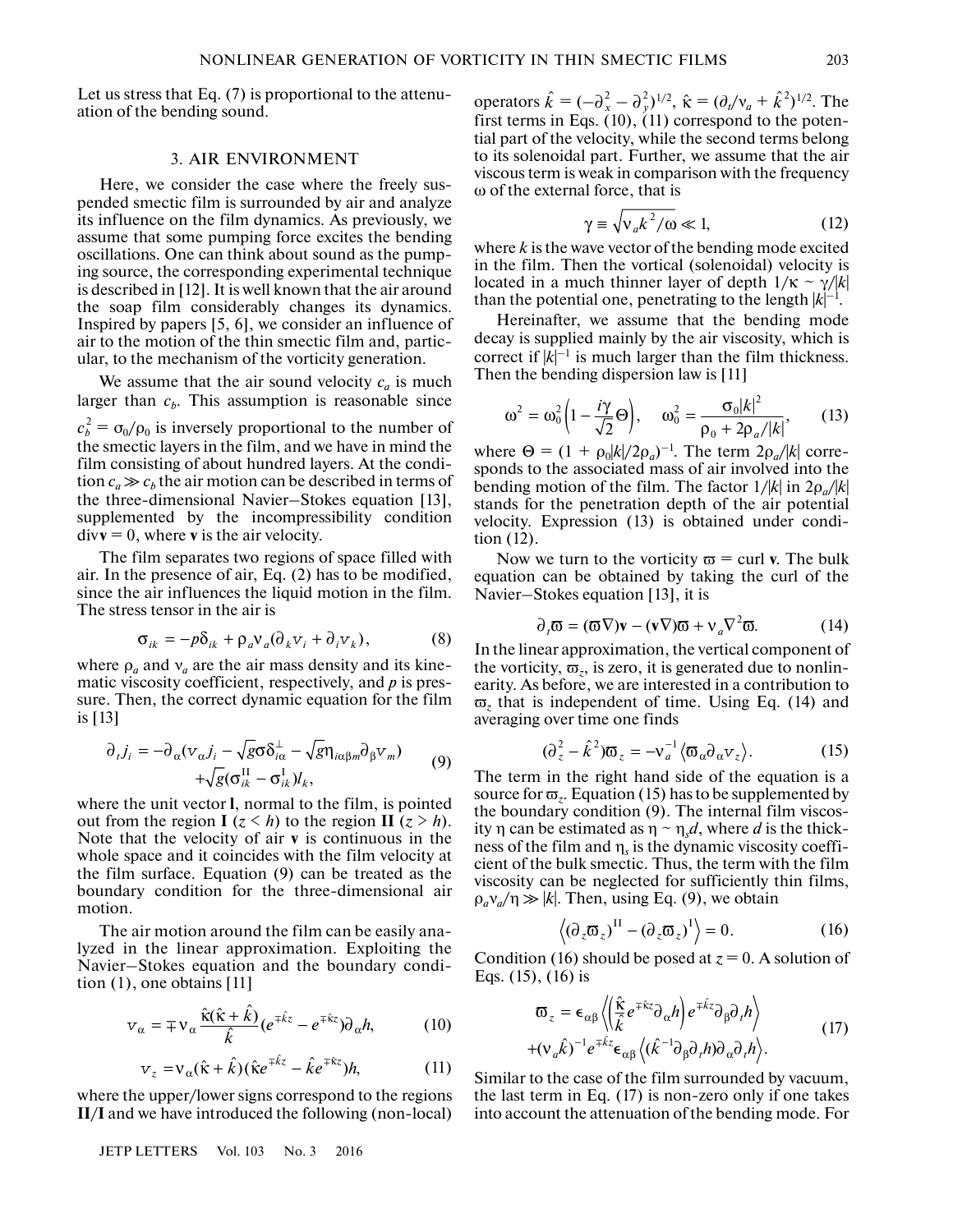this reason, in calculations we have kept two first terms of the expansion in parameter  $\gamma$ . As a result, we have obtained the first term in Eq. (17). Details of the calculations can be found in [11].

#### 4. DISCUSSION

We considered the case, where bending oscillations of the freely suspended smectic film are excited by an external pumping. We had in mind the situation where the pumping has frequencies in a narrow frequency range. Then some steady vortical (solenoidal) motions are excited in the film due to nonlinear effects. We developed a quantitative theory enabling one to obtain an explicit expressions (7) or (17) for the vorticity of the film surrounded by vacuum and by air, respectively. Note that Eq. (17) is correct when the air surrounding the film essentially influences the film dynamics. Particularly, the bending dispersion law is strongly modified in comparison with the sound one  $\omega = \sqrt{\sigma_0/\rho_0 k}$ , see Eq. (13).

Now, we analyze Eqs. (7) and (17) to calculate the vertical steady vorticity  $\varpi$ , of the film for some specific case, where the film is bounded by a rectangular frame with dimensions  $L_x$  and  $L_y$  and a monochromatic pumping is applied to the film. Then the modes of the system are standing waves, which have zero displacement at the edges of the frame. Let us consider a superposition of two standing bending waves excited by the external pumping. Thus, we assume the film displacement to be

$$
h = H_1 \sin(k_x x) \sin(k_y y) \cos(\omega t)
$$
  
+ 
$$
H_2 \sin(q_x x) \sin(q_y y) \cos(\omega t + \phi),
$$
 (18)

where  $k_x^2 + k_y^2 = q_x^2 + q_y^2 = k^2$ , and the absolute value of the wave vector  $k$  is determined by the frequency  $\omega$ of the external force via the resonance condition  $\omega$  =  $c<sub>b</sub>k$  or (13).

Taking into account the attenuation of the mode, and using Eq. (7), we obtain the steady vorticity at the film embedded in vacuum

$$
\varpi_z = \frac{2\alpha \rho_0}{\eta} \omega H_1 H_2 \hat{k}^{-2} \sin \phi
$$
  
×[*k<sub>y</sub>q<sub>x</sub> sin(*k<sub>x</sub>x*) sin(*q<sub>y</sub>y*) cos(*q<sub>x</sub>x*) cos(*k<sub>y</sub>y*) (19)  
- *k<sub>x</sub>q<sub>y</sub> cos(*k<sub>x</sub>x*) cos(*q<sub>y</sub>y*) sin(*q<sub>x</sub>x*) sin(*k<sub>y</sub>y*)].**

Above, we discussed different mechanisms contributed to the attenuation constant α. Because of uncertainty in the relative effectiveness of the mechanisms, we do not know the dependence of the constant  $\alpha$  on the wave vector k. The obtained vorticity  $\varpi$ , is proportional to the attenuation constant; therefore, we conclude that the experimental study of the generated vorticity would provide a useful information concerning the attenuation of the transverse oscillations of the film surrounded by vacuum.



**Fig. 1.** (Color online) Spatial distribution of the steady vorticity  $\overline{\omega}_z$  for two standing waves (18). For all cases, the second dimension of the frame is  $L<sub>v</sub> = \pi$ . The other parameters are shown in the figure.

In the case of the film embedded in air, we can obtain the attenuation constant from the dispersion law (13),  $\alpha = \omega \gamma \Theta / 2\sqrt{2}$ , and using then Eq. (17) we find the film vorticity

$$
\varpi_z(0) = \frac{\omega H_1 H_2}{\gamma \sqrt{2}} \Big( 1 + \frac{\Theta}{2} |k| \hat{k}^{-1} \Big) \sin \phi
$$
  
× [k\_y q\_x sin(k\_x x) sin(q\_y y) cos(q\_x x) cos(k\_y y) (20)  
- k\_x q\_y cos(k\_x x) cos(q\_y y) sin(q\_x x) sin(k\_y y)].

Let us stress that both answers, (19) and (20), are proportional to sin $\phi$ , where  $\phi$  is a phase shift between the standing waves.

Next, we consider the film stretched in a nearly square frame. It this case,  $k_x = q_y$ ,  $k_y = q_x$  and we deal with two degenerate modes. If the frame is perfectly square, then  $sin \phi = 0$  and there is no steady vorticity. However, slightly changing the aspect ratio of the frame one can produce the phase shift between the modes and the vertical vorticity becomes non-zero. When passing through the "point of compensation" the vorticity changes its sign. Some possible spatial vorticity distributions are presented in Fig. 1. They were obtained numerically from Eq. (20) in the limit  $\Theta \rightarrow 1$ . The vorticity found from Eq. (19) has similar spatial dependence.

In the end, let us formulate an applicability condition of our theory. It is correct when high-order nonlinear terms are smaller than the kept ones. In the case of the film surrounded by air, we have to estimate the nonlinear terms in Eq. (14), where the second-order terms for the velocity,  $v^{(2)}$ , have to be taken into account. It follows from Eq. (17) that  $v^{(2)} \sim \omega k h^2 / \gamma$ . Therefore the nonlinear terms with  $v^{(2)}$  are small if

JETP LETTERS Vol. 103 No. 3 2016